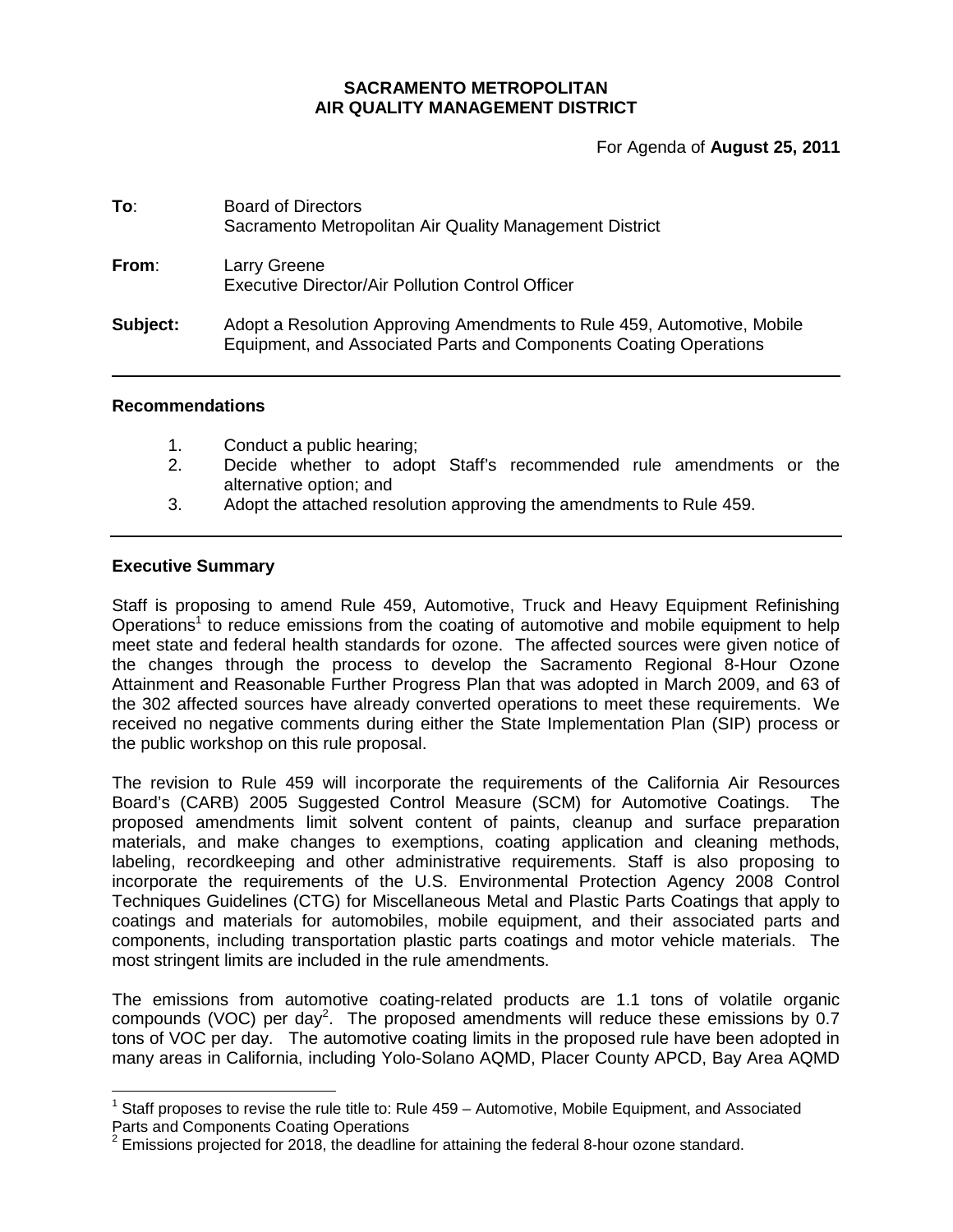and San Joaquin Valley APCD. The overall cost effectiveness of the rule is estimated to be \$0.07 - \$1.17 per pound of VOC reduced. In comparison, previously adopted District rules have had a cost effectiveness of \$1.12 - \$19.80 per pound of VOC reduced. The socioeconomic analysis indicated that if all compliance costs are passed on to consumers, the average price to have a car refinished (\$2,300) could increase by \$5 - \$25.

The public notice for the workshop indicated that the proposed amendments would become effective 6 months after the date of adoption. No comments were received requesting an extension.

After the workshop, Staff received the results of a socioeconomic analysis indicating that, of the 1,600 jobs in this industry in Sacramento County, job losses could be: (i) zero, if the \$5 - \$25 cost increase is passed on to consumers or their insurance carriers, or (ii) zero to six jobs, if sources do not pass on any of the increased cost.

The Board could extend the compliance date to allow additional time for smaller sources to comply with the proposed requirements. However, Staff recommends that the Board not extend the compliance deadline and that it consider the following impacts when deciding whether to extend the compliance date:

- delay would penalize proactive sources that have already invested in the newer technologies;
- delay would extend the timeframe for realizing emission reductions within the District;
- delay may cause consumer demand in surrounding air districts that have adopted the new limits to shift to shops in Sacramento County that do not meet the new limits. This decreases anticipated emission benefits from the rules in other districts in the Sacramento region; and
- sources can mitigate cost impacts by passing the minor per job increase onto customers or their insurance companies.

# **Attachments**

The following table identifies the attachments to this memo.

| Item                                                         | <b>Attachment</b> | <b>Page Number</b> |
|--------------------------------------------------------------|-------------------|--------------------|
| <b>Board Resolution</b>                                      | A                 |                    |
| <b>Proposed Amendments:</b><br><b>Staff's Recommendation</b> | в                 | 13                 |
| <b>Proposed Amendments:</b><br><b>Alternative Option</b>     |                   | 40                 |
| <b>Staff Report</b>                                          |                   | 67                 |
| <b>Comments and Responses</b>                                | F                 | 147                |
| <b>Evidence of Public Notice</b>                             | F                 | 185                |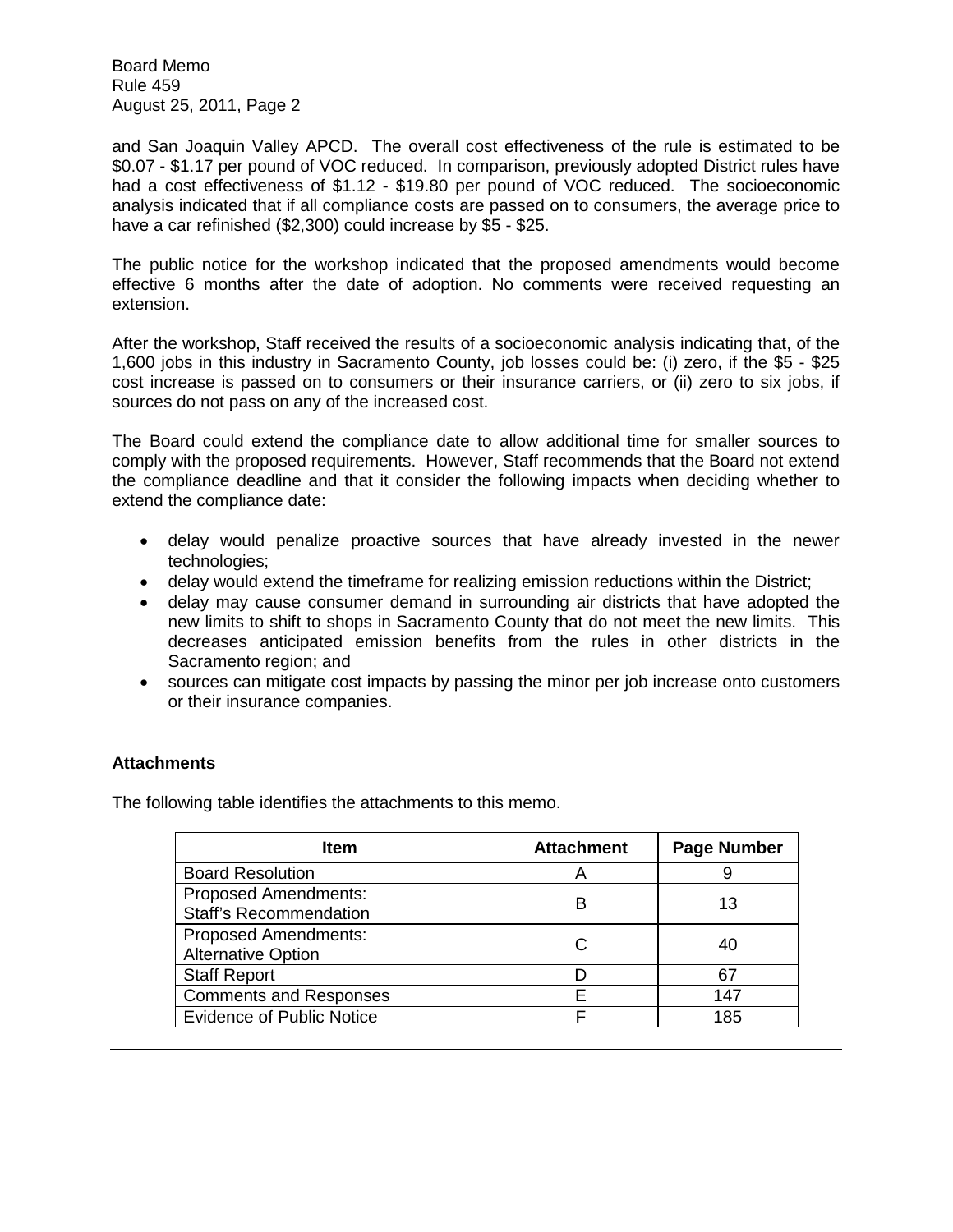## **Background**

The District is a nonattainment area for both the state and federal ozone standards. Ground level ozone is a secondary pollutant formed from photochemical reactions of nitrogen oxides (NOx) and volatile organic compounds (VOC) in the presence of sunlight. Ozone is a strong irritant that adversely affects human health and damages crops and other environmental resources. As documented by the U.S. Environmental Protection Agency (EPA) in the 2006 Criteria Document for ozone, both short-term and long-term exposure to ozone can irritate and damage the human respiratory system, resulting in:

- decreased lung function;
- development and aggravation of asthma;
- increased risk of cardiovascular problems such as heart attacks and strokes;
- increased hospitalizations and emergency room visits; and
- premature deaths.

Since VOCs are a precursor to ozone, one of the strategies to control ozone pollution is to reduce VOC emissions from existing stationary sources. In the Sacramento Regional 8-Hour Ozone Attainment and Reasonable Further Progress Plan<sup>3</sup>, the District has committed to reduce these emissions from automotive and mobile equipment coating operations by adopting the requirements from the SCM for Automotive Coatings. The SCM was adopted by CARB on October 20, 2005. The purpose of the SCM is to promote uniformity among California district rules, improve enforceability, and achieve reductions in VOC emissions. To date, ten other air districts have amended their rules to be consistent with the SCM. Staff is proposing amendments to Rule 459 to incorporate the requirements of the SCM and satisfy the SIP commitment.

As part of the amendments to Rule 459, Staff is proposing requirements that are necessary to satisfy the Reasonably Available Control Technology (RACT) requirements<sup>4</sup> of the federal Clean Air Act. Staff's proposed amendments include VOC limits for materials and coatings applicable to automobiles, mobile equipment, and their associated parts and components that are covered by the CTG for Miscellaneous Metal and Plastic Parts Coatings<sup>5</sup>.

### **Summary of Proposed Rule Amendments**

The major proposed rule changes are summarized below. Please refer to Appendix B of the Staff Report (Attachment D) for detailed description of changes.

Proposed Rule Changes: The changes to the VOC limits include simplifying coating categories, establishing individual coating VOC limits for new categories, and lowering the VOC limits for some existing coating categories and for surface preparation and cleanup solvents. The changes to VOC limits for coatings, surface preparation and cleanup solvents, and motor vehicle materials are shown on pages 8 and 9 of the Staff Report (Attachment D). The

 $^3$  "Sacramento Regional 8-hour Ozone Attainment and Reasonable Further Progress Plan", March 26, 2009, Appendix C, p. C-93 – C-95.

 $4$  Section 182(b)(2)(A) of the federal Clean Air Act requires RACT in nonattainment areas classified as "moderate" or worse including CTGs adopted by EPA before our attainment date (2018).

<sup>5</sup> U.S. Environmental Protection Agency, Control Techniques Guidelines for Miscellaneous Metal and Plastic Coatings, EPA-453/R-08-003, September 2008.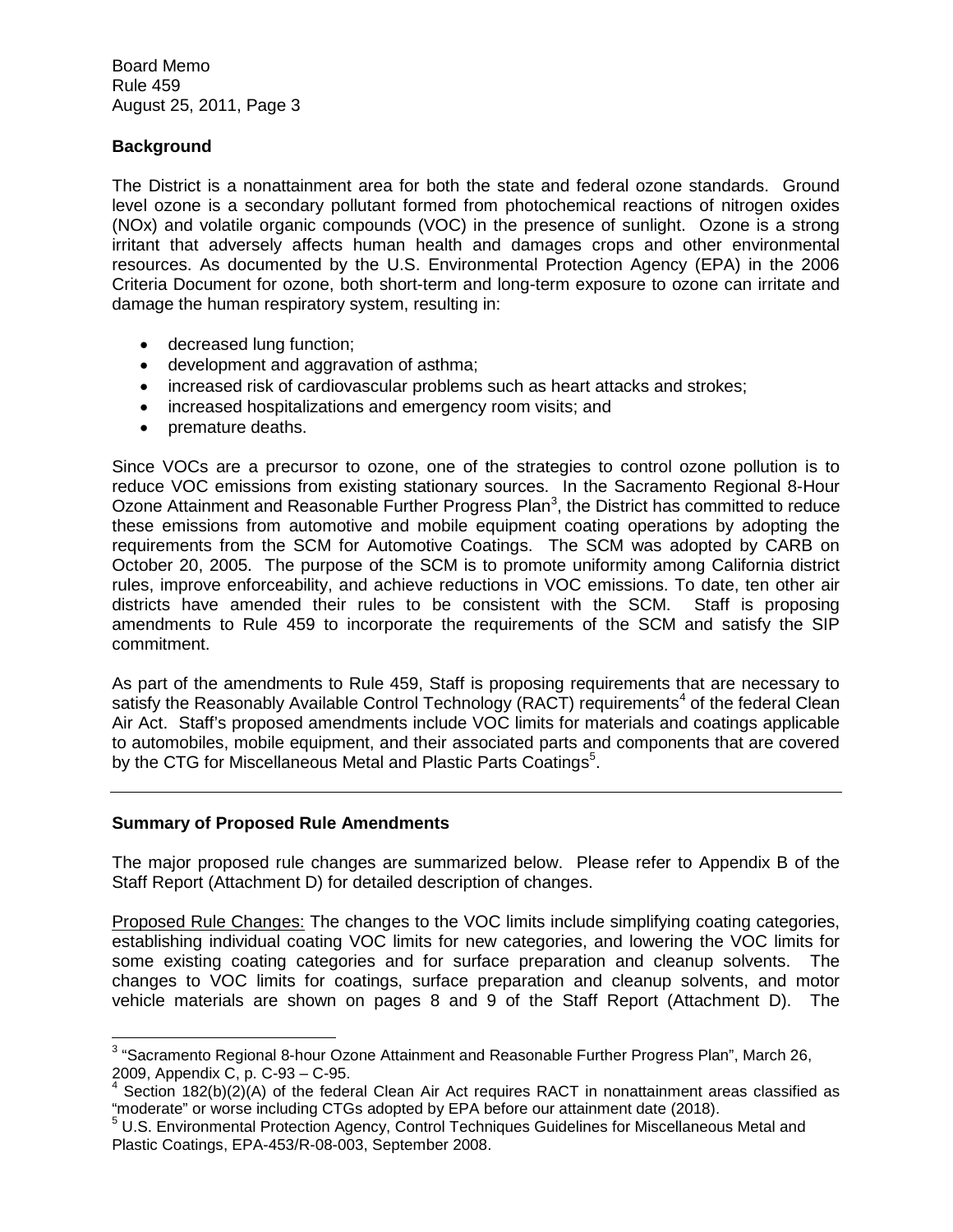proposed VOC limits are the most stringent VOC limits from either the SCM or the CTG.

In addition to the changes to the VOC limits, Staff also proposes amending the exemptions, application equipment and recordkeeping sections of the rule to be consistent with the SCM or CTG. The following summarizes some key changes to the rule:

- Sunsets exemptions for special interest vehicles (classic cars and street rods) and engine components (radiators, drive trains, and differentials).
- Reduces container size exemption for touch-up coatings.
- Exempts small containers and certain coatings from the application method requirements.
- Exempts newly regulated motor vehicle materials at stationary sources with emissions less than 2.7 tons of VOC per 12-month rolling period from certain coatings and coating operations.
- Exempts TBAc, a new solvent manufacturers can use to reformulate coatings, if the coatings containing TBAc are applied in a spray booth. Recordkeeping requirements are added for coatings containing TBAc to meet federal requirements $^6$ .
- Modifies the requirement for using an HVLP spray gun. Users must either use a spray gun that has a permanent HVLP label or, when the shop is inspected, the user must demonstrate that the spray gun meets the HVLP requirements.

Effective Date for Proposed Requirements: The proposed rule presented at the public workshop included an effective date six months after the date of adoption of the amendments to the rule. Staff did not receive adverse comments regarding this effective date. Therefore, Staff is recommending that the proposed requirements be effective six months after the date of adoption, as proposed at the public workshop. This effective date will create a level playing field in a relatively short period of time, placing District sources that have already invested in new technology and sources in surrounding air districts<sup>7</sup> on equal footing with shops that have not yet converted to using lower VOC coatings.

An alternative option to Staff's recommendation is to delay the effective dates for smaller sources to meet the proposed coating and solvent VOC limits. Sources will incur additional costs to convert their operations to comply with the proposed coating limits. These cost impacts may adversely affect some small sources in the District. However, delaying the effective date may disadvantage sources that have already invested in the newer technologies, delay some the emission reductions within the District, and decrease the emission benefits from surrounding air districts if consumer demand shifts to lower cost, higher emitting shops in Sacramento County. The following table shows the effective dates recommended by Staff and an alternative schedule:

<sup>&</sup>lt;sup>6</sup> "Revision to Definition of Volatile Organic Compounds – Exclusion of t-Butyl Acetate" Federal Register, Volume 69, November 29, 2004, p. 69298 – 69304.

 $7$  Surrounding air districts that have adopted the requirements of the SCM are San Joaquin APCD, Bay Area AQMD, Yolo-Solo AQMD, and Placer County APCD.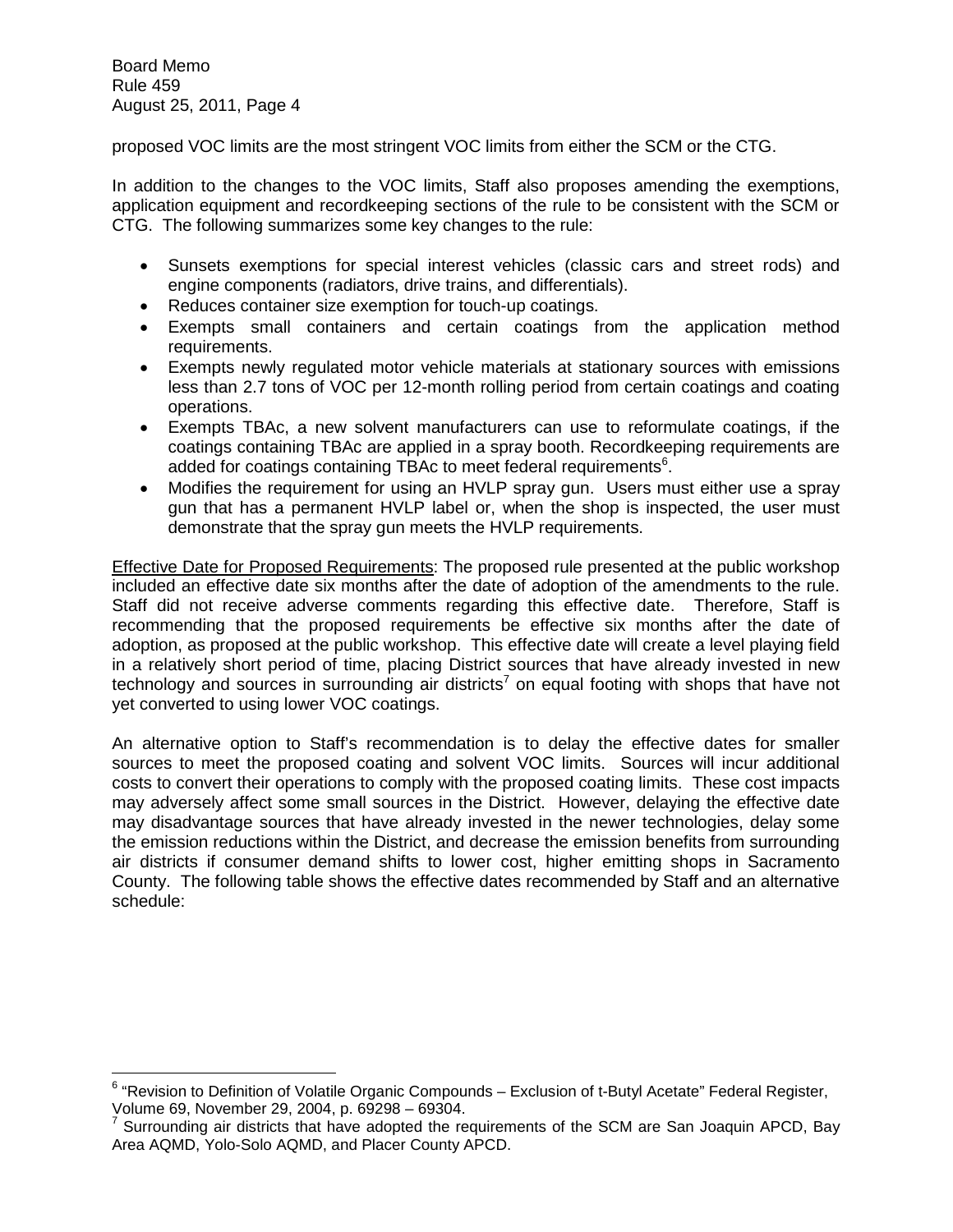| <b>Facility Size</b> | <b>Coating Usage Records</b> | <b>Effective Dates</b>                                     |                                                          |
|----------------------|------------------------------|------------------------------------------------------------|----------------------------------------------------------|
| Category             | (gallons per quarter)        | Staff's<br>Recommendation                                  | <b>Alternative Option</b>                                |
| Large                | Coating usage $\geq 150$     | 6 months after date of<br>adoption                         | same                                                     |
| Medium               | $40 <$ Coating usage $< 150$ | 6 months after date of 12 months after date of<br>adoption | adoption                                                 |
| Small                | Coating usage $\leq 40$      | 6<br>adoption                                              | months after date of 24 months after date of<br>adoption |

The effective date for motor vehicle materials (gasket/gasket sealing material, cavity wax, deadener, lubricating wax/compound) is 6 months after the date of adoption for both options since these limits are only applicable to larger sources $8$ .

Republished Rule 459: For simplicity, the rule will be republished after the effective date without requirements that have expired.

#### **Impact on Businesses**

Rule 459 applies to manufacturers and sellers or distributors of automotive coatings and solvents and to any person or business that paints or coats motor vehicles, mobile equipment, or their associated parts or components. Staff contracted with Eastern Research Group (ERG) to analyze the potential socioeconomic impacts of the proposed amendments $9$ .

Cost increases are expected from higher priced coatings and purchase of equipment to help dry the new coatings. The ERG analysis concluded that the proposed amendments are not expected to result in increased costs for coating manufacturers because coating products have already been developed to meet the proposed limits. Distributors pass on the additional costs to automotive coating facilities. Therefore, automotive coating facilities will incur coating cost increases.

A total of 302 automotive coating facilities (134 permitted and 168 unpermitted facilities) will be affected by the proposed amendments. As discussed above, the amendment of this rule was previously proposed in the SIP. The purpose of including advance notice of rules such as this in the SIP is to give industry advance notice of impending changes. That notice was effective here because sixty-three permitted facilities have already converted or partially converted<sup>10</sup> to waterborne coatings, and therefore will not incur additional cost increases from these amendments. The remaining 239 facilities will now incur the same costs to convert their operations to comply with the proposed amendments.

Compliance cost increases for the new waterborne coating systems come from added drying equipment, new spray guns, spray gun cleaning kits, and training for at least one painter. ERG estimated the one-time capital and training costs range from \$972 for a small facility with one spray booth to \$2,621 for a large facility with four spray booths.

 $8$  Actual emissions greater than 2.7 tons per year from certain coatings and coating operations.

 $9$  Appendix E of the Staff Report (Attachment D, p. 116 – 145).

<sup>&</sup>lt;sup>10</sup> Partially converted facilities are those that have already installed the necessary equipment and are using waterborne color coating, but may not yet be using primers and/or clear coatings that meet the proposed VOC limits.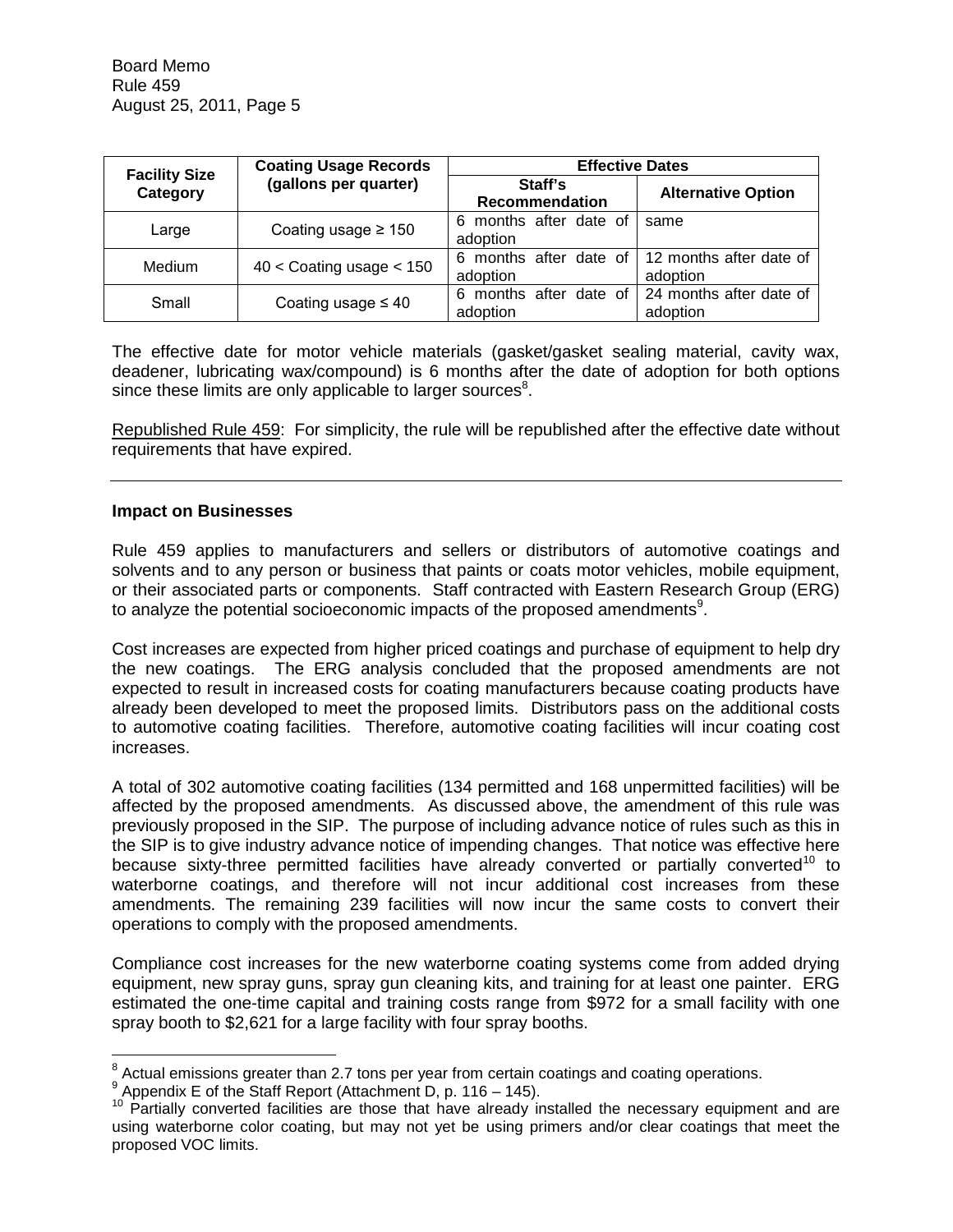The cost increase from compliant coatings depends on the volume of coatings used and the price per gallon of coating. Two coating manufacturers reported that their waterborne coatings provide better coverage (surface area covered per volume of coating) than solvent based coatings, resulting in reduced coating use. ERG did not include the potential offsetting cost savings from improved coverage in their impact analyses when estimating the worst case impacts from these amendments. ERG's worst-case estimate is that the proposed rule amendments may increase coating costs by 12%, or \$25 per gallon. Small businesses use a relatively small amount of coatings – as low as 12 gallons per year, and may have little or no coating cost increases (when considering coverage improvements). Large facilities use up to 1,600 gallons per year and may have a total coating cost increase of about \$40,000 per year. If the facility chooses a coating product that increases coverage, the facility may have a coating cost savings.

To analyze the cost impact to businesses, the "return-on-owner's equity" (ROE) method was used as an indicator of the potential impacts on business profitability. CARB considers a decrease in ROE more than 10% to indicate a potential for adverse impacts on profitability. ERG estimated a decrease in ROE from 0.3% to 5.7% if the automotive coating facilities absorbed all increased costs. This change in ROE is less than CARB's criteria for being a significant adverse impact.

According to ERG's analysis, automotive coating facilities, whose primary business is vehicle collision repair, may pass some of the additional costs to consumers or their insurance companies<sup>11</sup>. The insurance companies, in turn, distribute the costs among insurance policy holders. If the maximum costs were passed on to consumers, the estimated repair price increases would range from \$5 - \$25, which represents a price increase of 0.21 percent to 1.1 percent for an average repair price of \$2,300.

ERG also calculated the impact on employment using the Regional Input-Output Modeling System (RIMS II) developed by the U.S. Commerce Department, Bureau of Economic Analysis. ERG estimated that the added costs to the facilities could result in zero job loss if the \$5 - \$25 cost increase is passed on to consumers or their insurance companies and job losses ranging from zero to six jobs if sources do not pass on any of the increased cost. There are approximately 1,600 people employed in this industry in Sacramento County.

The cost effectiveness of the rule amendments ranges from \$0.07 - \$1.17 per pound of VOC reduced. To put these costs into perspective, it is useful to compare the cost effectiveness value from other District rules. Previously adopted District rules have cost effectiveness ranging from  $$1.12 \cdot $19.80^{12}$  per pound of VOC reduced.

# **District Impacts**

The proposed amendments to the rules are not expected to result in additional costs to the District.

 $11$  Facilities will not be able to pass the cost to an insurance company that reimburses on a fixed fee schedule, unless the insurance company adjusts the fee schedule to account for the additional increased coating cost from the proposed amendments.

 $12$  In 2010 dollars.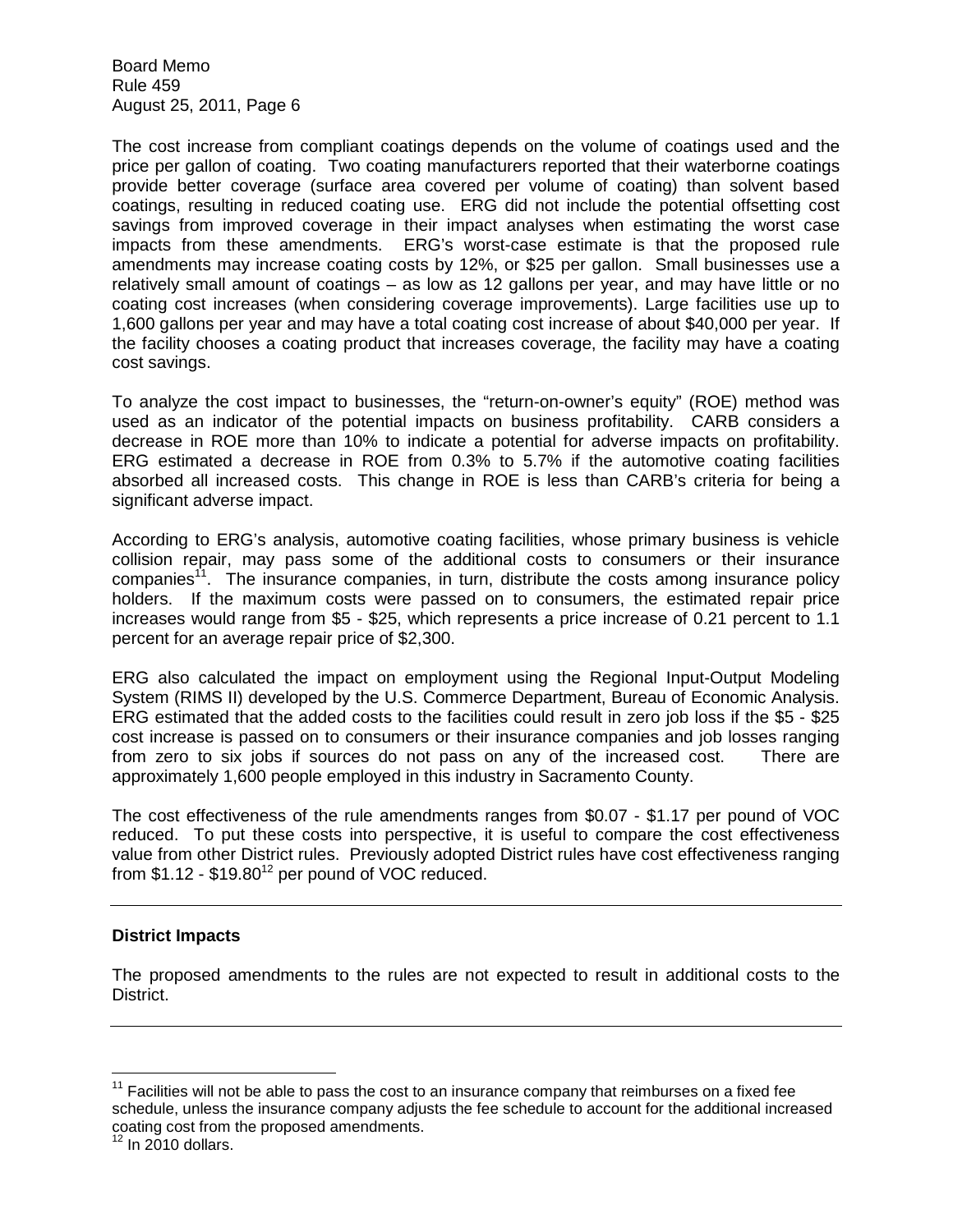## **Emission Impacts**

The emissions from automotive coating-related products are 1.1 tons of VOC per day. Staff estimates that implementation of the proposed coating limits will reduce VOC emissions by 0.5 tons per day in 2018, the District's attainment year for the federal 8-hour ozone standard. The reduction in emissions of VOC from application equipment cleaning and surface preparation/cleanup solvents is estimated to be an additional 0.2 tons per day in 2018.

### **Environmental Review and Compliance**

Staff recommends that the Board find that the proposed rule is exempt from the California Environmental Quality Act because the proposal is an action by a regulatory agency for protection of the environment (Class 8 Categorical Exemption, Section 15308 State CEQA Guidelines) and because it can be seen with certainty that there is no possibility that the activity in question may have a significant adverse effect on the environment. (Section 15061(b)(3), State CEQA Guidelines). Staff considered the potential for increased hazardous material use and disposal, and flammability in its analysis $^{13}$ .

### **Public Outreach and Comments**

Staff held a public workshop to discuss the proposed Rule 459 amendments on September 16, 2010. The noticing for the workshop and today's hearing included:

- Mailing and/or e-mailing notices to:
	- o interested and affected parties, including all potentially affected permitted stationary sources;
	- o industry associations, coating manufacturers and distributors; and
	- o all persons who have requested rulemaking notices.
- A notice in "Our Region" of the Sacramento Bee.
- A notice on the District web site with a link to the draft rule and staff report.

At the public workshop, Staff received oral comments and questions from the attendees, as well as written comments from coating manufacturers and distributors. The responses to oral comments from the workshop and written comments during the public comment period are included in Attachment E. The following changes were made in response to comments and other issues encountered after the public workshop:

- Added certain coatings and coating operations to the motor vehicle materials exemption to quantify the actual VOC emissions from a facility.
- Added the option to use a permanently labeled HVLP spray gun as an alternative to demonstrating with an air pressure tip gauge that the HVLP spray gun meets the pressure requirements.
- Removed the coating category and VOC limit for trunk interior coating.
- Revised the "Prohibition of Possession" section to apply to only end users.
- Removed the requirement to include the content of TBAc on the label.
- Removed the requirements to maintain daily records of non-compliant materials.

 $13$  Staff Report (Attachment D, p. 94 – 95).